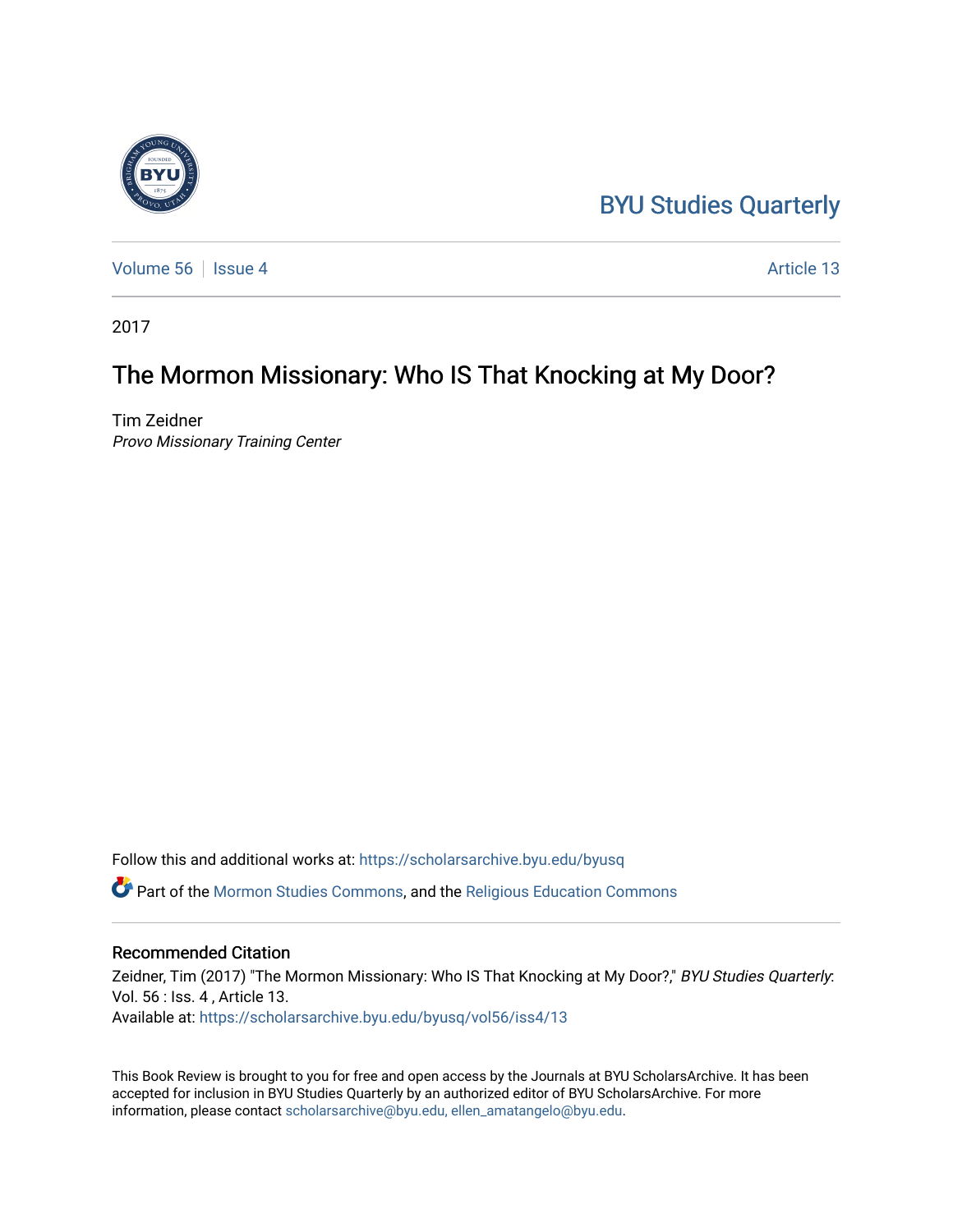Robert L. Lively Jr. *The Mormon Missionary: Who IS That Knocking at My Door?* Wilton, Maine: By the Author, 2015.

*Reviewed by Tim Zeidner*

Robert L. Lively Jr. is dean emeritus at the University of Maine at Farmington. While not a member of the LDS Church, he has interviewed over 275 missionaries, mission presidents, various Church leaders (including President Hinckley), and other key figures involved in the missionary work of the LDS Church. He has visited the Provo Missionary Training Center and observed classroom instruction. Lively is a student of missionaries and of their desires to serve and bless others through the gospel of Jesus Christ.

The genesis of this book comes from an experience years ago in a class that Lively taught, exposing his students to various religions by inviting adherents of those religions to come and explain their beliefs. When he suggested that the Mormons be invited, his students balked. Most had had some type of experience with Mormons and preferred not to revisit it. Lively persevered, and the Mormons became the favorite presenting group. As these experiences mounted, Lively realized that no one had ever written, from an outsider's perspective, why members of The Church of Jesus Christ of Latter-day Saints serve missions.

As a result, this may be the most exhaustive effort by any author in providing insights into the various aspects of what missionary work is really about. It touches on the expectations to serve; training in the MTC; early service in the field; core prospects of finding, teaching, and baptizing; international service; sister missionaries and senior missionaries; returning home and next steps, including, for some, a decision to leave the Church, in part because of their experiences as a missionary.

Nearly all, if not all, other books that treat missionary work are either designed to instruct how to have successful, spiritual missions or are histories of missionary work and labor in different time periods. Lively's book, because it comes from an outside perspective, offers a candid and

*BYU Studies Quarterly 56, no. 4 (2017)* 183

Published by BYU ScholarsArchive, 2017